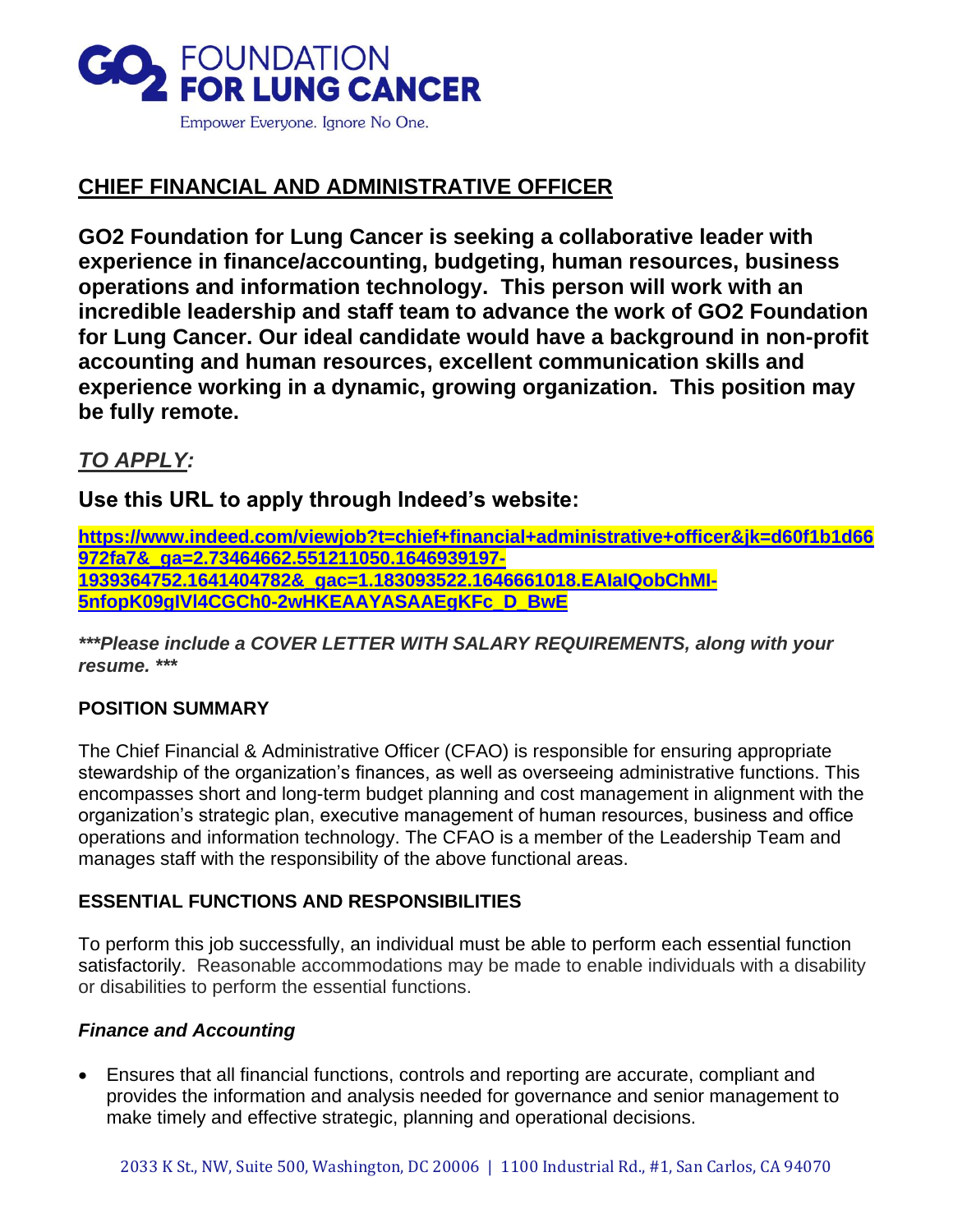

Empower Everyone. Ignore No One.

- Develop and implement financial plans for short- and long-term investments, forecasting and budgeting.
- Routinely assess the organization's financial performance against both the annual budget and long-term strategy.
- Work with the Leadership Team on the annual strategic planning process to establish the annual budget, as well as help monitor overall organizational performance.
- Track, manage and provide quarterly reports on revenue and expenses, including specific grants/projects/pilots to ensure compliance, etc.
- Ensure timeliness, accuracy and usefulness of financial and management reporting; prepares and communicates quarterly and annual financial statements to the organization's leadership, including the Board of Directors and Treasurer.
- Select and engage outside consultants as needed in conjunction with the Treasurer/Audit Chair (auditors, investment advisors, legal).
- Ensure adequate controls for risk prevention, ensuring compliance with all legal and regulatory requirements; maintains appropriate insurance coverage.
- Oversee grants reporting and compliance.
- Ensure maintenance of appropriate internal controls and financial procedures.
- Oversee cash management; approve all payables.
- Oversee accounts receivable management.
- Ensure timely and clean audits and proper filing of tax reports and materials.

## *Human Resources / Operations / Information Technology*

- Oversee Human Resources functions, including:
- Oversee office operations and IT functions.
- Reviews business contracts for appropriate phrasing and specification coverage, makes modifications and confers with legal counsel when necessary.
- Manage real estate activity, works with tenant real estate agent to negotiate new leases or lease renewals.
- Oversee the design and ongoing maintenance of all internal systems.
- Ensure that strategic and tactical goals, policies, and procedures for IT are established, appropriately communicated and adhered to.

## *Board Support*

- Work with the President & CEO to prepare Board agendas, notices and meeting minutes.
- Support work of the Audit Committee and the Treasurer.
- Coordinate and attend Board meetings, accommodations, events and related activities.
- Maintain corporate files and bylaws.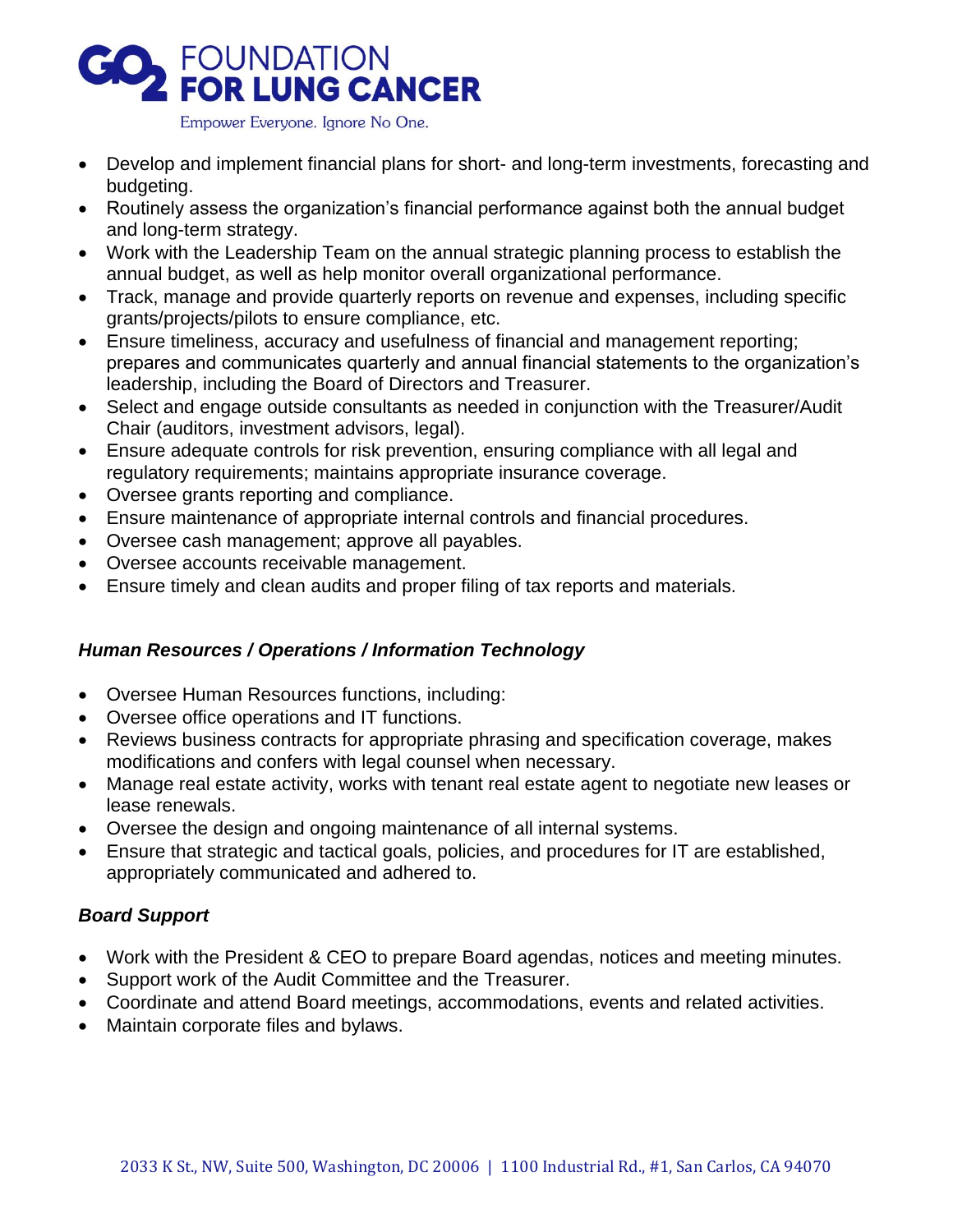

#### **SUPERVISORY RESPONSIBILITIES**

Directly and indirectly supervises Human Resources and Finance staff, as well as external IT services and support provider.

#### **COMPETENCIES**

- Experience in a senior financial management role working with leadership, staff and boards, to develop and implement comprehensive and effective financial management strategies.
- Technical competency and strong familiarity with business-related applications and platforms. Extensive knowledge of nonprofit accounting, fund and grant accounting, compliance and reporting.
- Computer proficiency, familiarity with Microsoft Word, Excel, PowerPoint, Teams; databases and QuickBooks.
- Demonstrate sound judgment and decision-making ability, analytical and critical thinking, with attention to detail. Exhibit flexibility and sensitivity in managing staff and handling confidential information.
- Proven organizational, time management and prioritization skills and coaching abilities.
- Exceptional verbal and written communication skills.
- Experience with budget creation and management.
- Ability to work effectively independently, as well as managing teams and working with diverse groups and individuals.
- Exhibit exceptional leadership qualities, including coaching and mentoring, staff development, relationship building, and developing culture of inclusion and belonging.

#### **REQUIRED EDUCATION / EXPERIENCE**

- Bachelor's degree in finance, business or other appropriately related field. CPA and/or MBA is preferred.
- Minimum of ten years' experience in a senior financial leadership role such as controller or CFO, preferably in a non-profit environment.
- Administrative and business operations management experience required.

#### **WORK ENVIRONMENT / PHYSICAL REQUIREMENTS**

This job will be performed in an office environment (GO2 office or remote/home office), primarily sitting at a desk and using a computer and phone. In order to perform the essential functions of the job, the employee must be able to operate a computer and other office equipment. The noise level in the work environment is usually low to moderate. Reasonable accommodations may be made to enable individuals with disabilities to perform the essential functions.